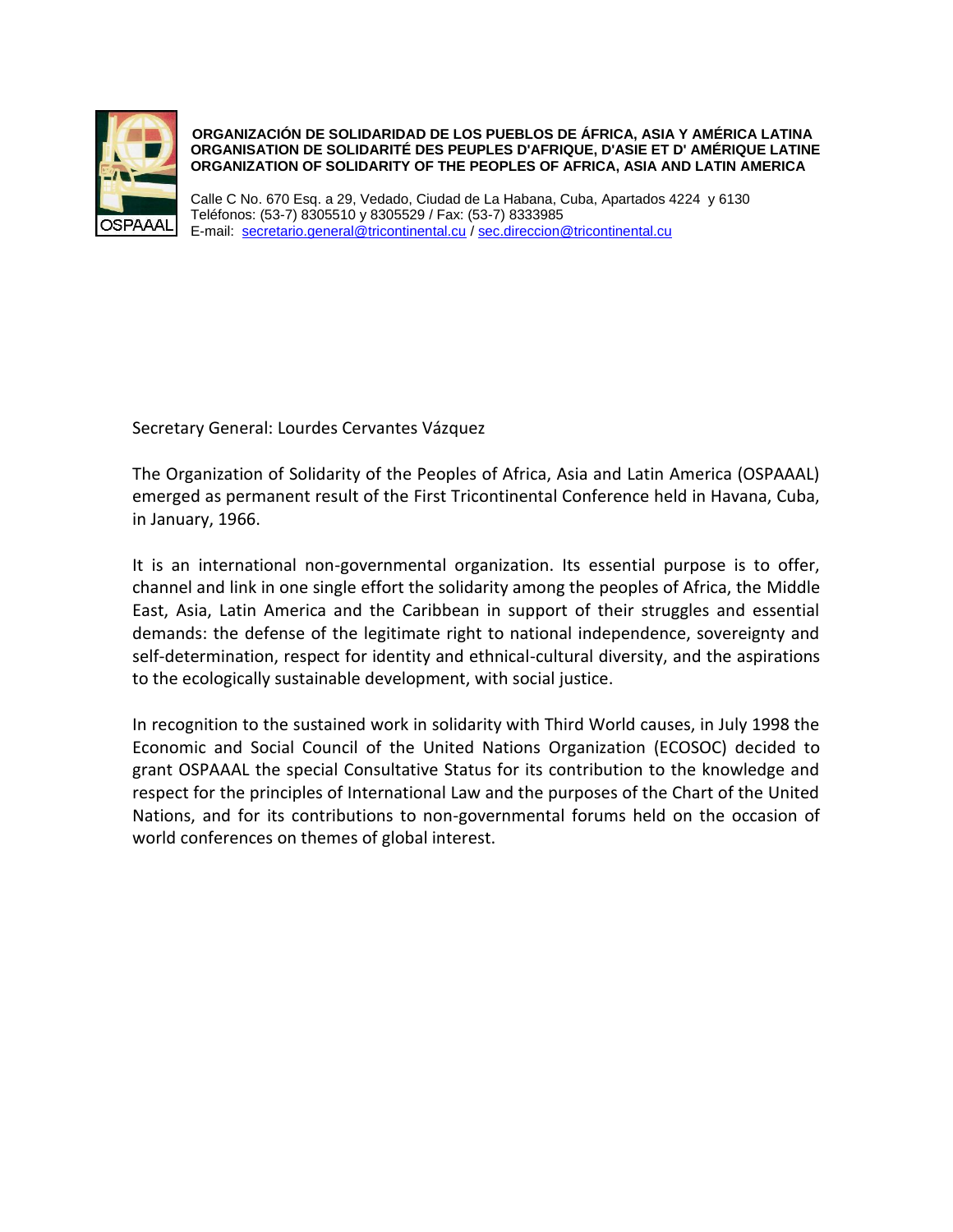**CONVENTION ON THE ELIMINATION OF ALL FORMS OF DISCRIMINATION AGAINST WOMEN (CEDAW) COMMITTEE ON THE ELIMINATION OF DISCRIMINATION AGAINST WOMEN PERIODIC REVIEW - CUBA 55th Period of Sessions 8 th -26th July, 2013. [cedaw@ohchr.org](mailto:cedaw@ohchr.org)**

**Individual written contribution of the Organization of Solidarity of the Peoples of Africa, Asia and Latin America (OSPAAAL) to the Periodic Review of Cuba at the Convention on the Elimination of All Forms of Discrimination against Women.**

- 1. We are living the year 55 of a new age opened in Cuba, by and for the people of Cuba, after the triumph of the Revolution of January, 1959.
- 2. That historical moment and event enabled Cuban men and women to attain their true independence and create conditions for the full and universal enjoyment of all human rights. The profound economic, political, social and cultural transformations undertaken, made it possible to eliminate the structural injustices inherited from centuries of colonial and neocolonial domination.
- 3. The will of the Cuban people and government to fully exert the right to selfdetermination; to freely decide the socialist nature of its political system; to choose without interferences its own, inclusive and participative project of democracy; to struggle for the equality of all persons without discrimination for reasons of gender, race, creed or other type of difference; to place human beings in the center of their welfare and development targets; and to construct a higher society with social justice has been continuously proven by the facts throughout more than five decades.
- 4. The battle against discrimination and progress of women are summarized in overwhelming and internationally recognized figures: Cuban women are 65.6% of the country's professionals and technicians; 47.7% of university graduates; 35.6% of the graduates of technical studies; they hold 36.7% of leading posts and are 47.3% of the labor force in the state's civil sector; they hold 38% of the ministers' posts and 48.86% of the seats in Parliament, the third place in the world. Since all human actions are perfectible, Cubans of both genders still struggle against any remnant of discrimination and any diffuse form of sexism or male chauvinism.
- 5. Cuba was the first country to sign and the second to ratify the Convention on the Elimination of All Forms of Discrimination against Women (CEDAW). In 1997, the Council of State of the Republic of Cuba approved the National Action Plan for the Follow-Up of the 4<sup>th</sup> United Nations World Conference on Women, whose fulfillment has been subjected to two evaluation seminars.
- 6. But the struggle for the full equality of women in Cuba has had to face not only the structural discrimination and inequality inherited by the preceding patriarchal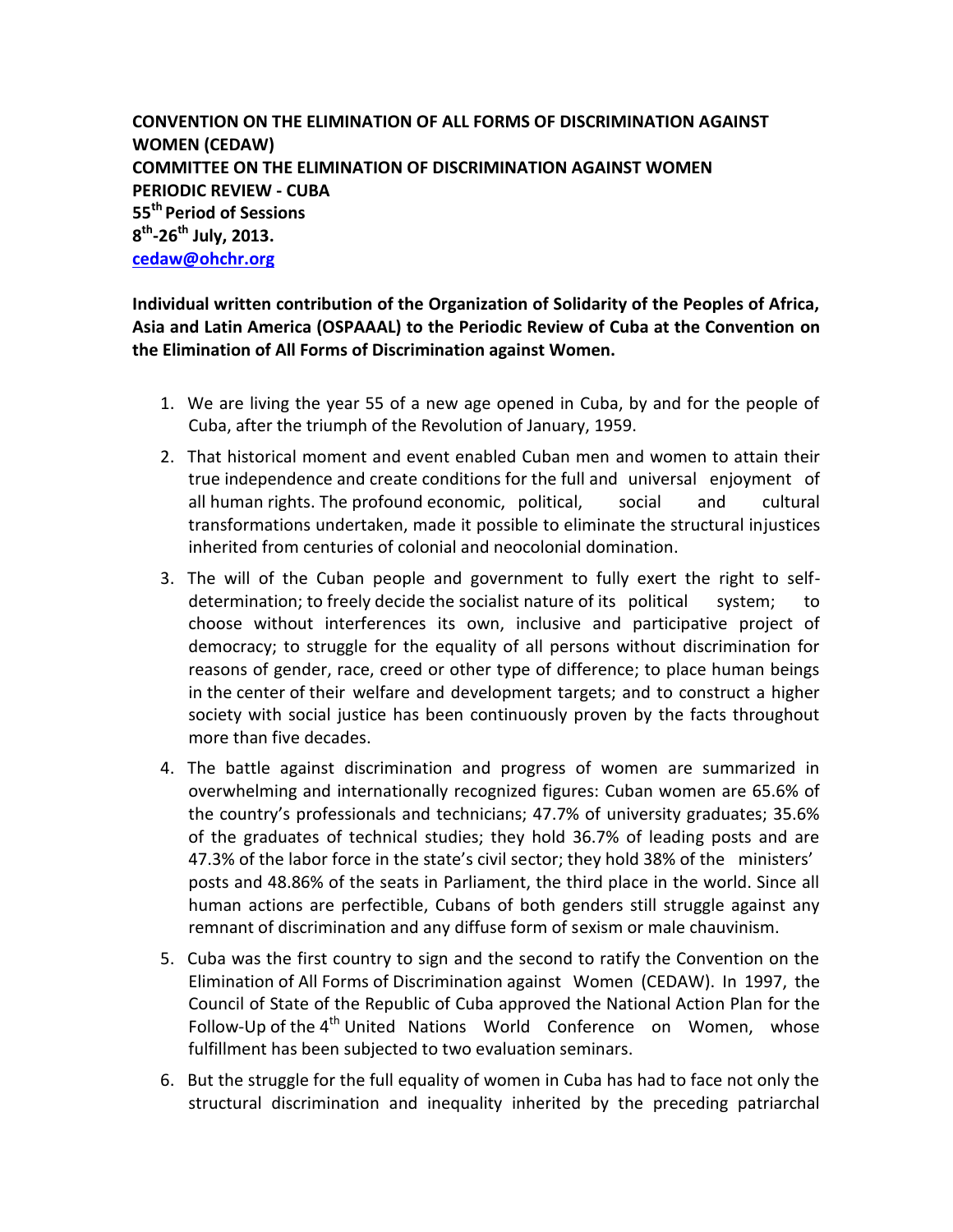capitalist society, but another huge challenge: the economic, commercial and financial blockade imposed by the United States Government against Cuba for more than 50 years.

- 7. The U.S. blockade, a unilateral, punitive and extra-territorial measure, is a flagrant violation of International Law, and qualifies as an act of genocide by virtue of the Geneva Convention of 1948. It has been rejected by the international community of nations, in an almost unanimous way, through Resolutions adopted by the United Nations General Assembly during 21 consecutive years.
- 8. Cuban women, as an inseparable part of society, have endured the scarcity of food products, medicines, advanced technological equipment for specialized health services, lack of energy supply, of fuel, limitations in public transportation, in construction materials, in footwear, clothing and school uniforms for girls and boys, the impairment of their textbooks – objective hindrances affecting the entire population, and women and children in particular.
- 9. One of the most sensible areas affected by the blockade is preschool education. There are 60,000 applications for kindergarten capacities that have not been granted for lack of facilities, which represent labor and emotional insecurity for mothers who have to appeal to relatives or other non-qualified persons to look after their children. The educational process in preschool education is being affected by hygienic deficiencies, lack of fuel, of refrigeration equipment for the food products, of school furniture and of didactic materials and toys.
- 10. In the field of sexual and reproductive health, the unsatisfied needs of family planning are calculated in 22% according to figures from 2011. As a result of the blockade, Cuban women have no access to the assortment of birth control methods existing in the world, which prevents them from selecting the one that best pleases them and best protects them, without altering their health. Cuban women cannot fully enjoy that right since the availability of contraceptives to cover the population's general needs is restricted as to variety and at times insufficient quantities of the scarce assortment. On the other hand, the possibilities of having studies made and treatments carried out to couples with infertility problems are also limited because of the specificity of the techniques to be employed, requiring the costly search of companies and laboratories with no U.S. companies among their shareholders nor users of components produced in that country, which requires arduous negotiations and increases the cost of each treatment.
- 11. In matters of labor safety and health, the blockade has prevented the access to high technology means of labor protection and hygiene with high levels of safety for women performing complex tasks in production, science research and services, since there are prohibitions to U.S. subsidiaries regarding exports to Cuba, which forces the country to purchase said technologies in distant latitudes with the corresponding rise of costs.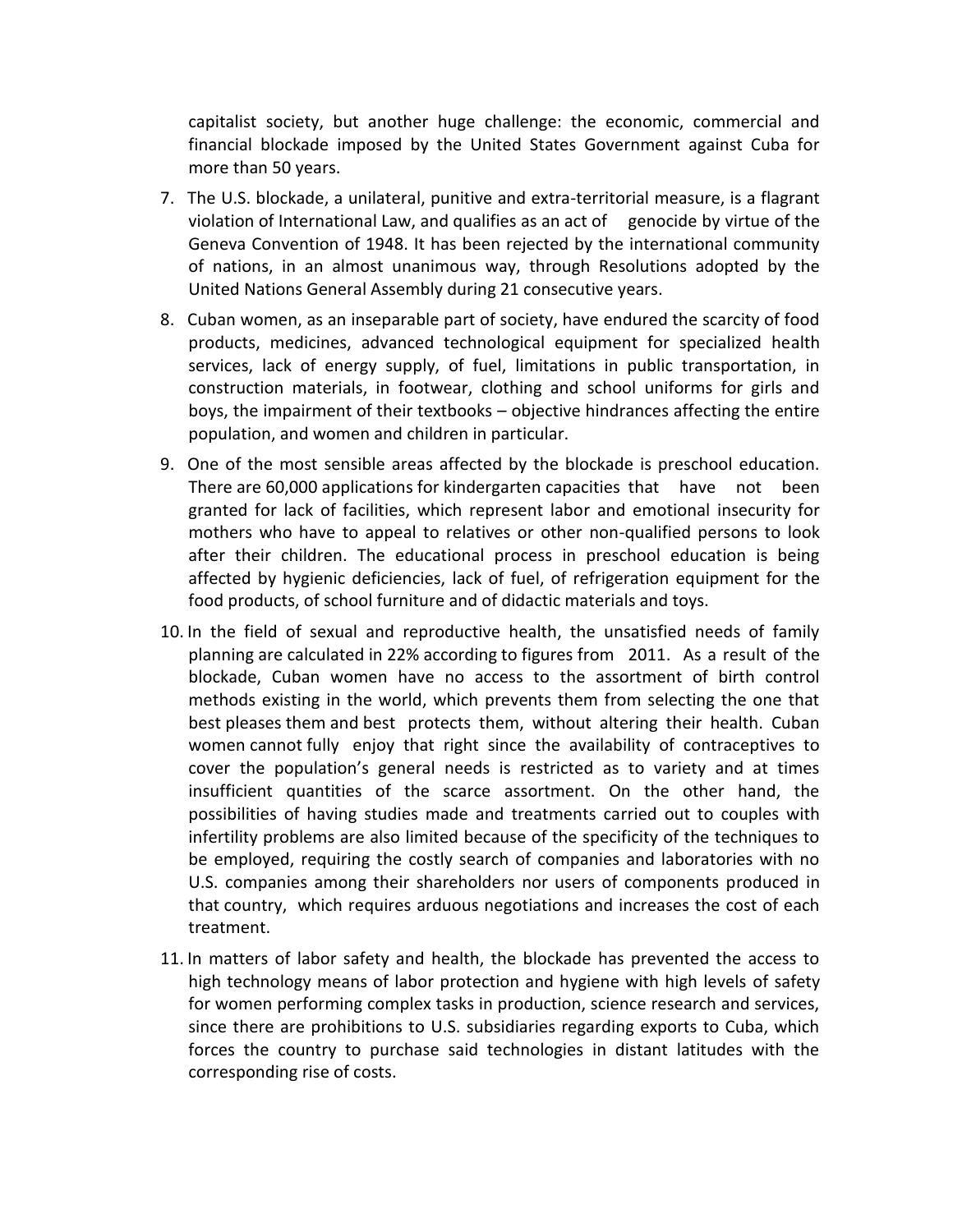- 12. A similar negative impact is produced by the fact that women's organizations and institutions in the United States are now allowed to cooperate with organizations in Cuba. Such is the case of the Global Fund for Women, which despite its willingness to grant funds for the development of cooperation projects for the benefit of Cuban women is prevented from doing so due to the blockade and the absurd prohibition to U.S. citizens to travel to Cuba.
- 13. The denial of visas to participate in events in the United States has also influenced the reduction of academic exchanges between Cuban and U.S. women in such essential fields as exact, biotechnological and social sciences. Equally inhuman and criminal is Washington's reiterated negative to grant visa to Adriana Pérez O'Connor to visit her husband, Gerardo Hernández, a Cuban anti-terrorist fighter unjustly incarcerated in the United States, which violates even the United States' own legislation.
- 14. We underline that the blockade against Cuba is a form of indirect violence severely exerted against Cuban women. It all contrasts with Cuba's political will, which has made possible for women to be directly benefited from programs and plans aimed at achieving their active insertion and full leading roles, with equal rights and opportunities, in the country's economic, political, social and cultural life. That determination has derived in relevant advancements as gender equality, deserved respect, and recognition of the female condition in society.
- 15. To Cuban women, society means mankind; therefore they have inserted themselves with generosity and abnegation, playing leading roles, into the international collaboration that Cuba carries out in solidarity with Third World brotherly countries.
- 16. Cuba has developed programs of cooperation in the fields of education, public health, sports and culture in 155 countries.
- 17. Among the most important educational programs are "Yo sí puedo" and "Yo sí puedo seguir" ("Yes, I can", and "Yes, I can continue"), which are currently being carried out in more than 25 countries. The educational programs have a special impact, since they aim their efforts mainly at women, who make up for the majority of the illiterate population. A Cuban woman, Doctor in Pedagogical Sciences, Leonela Relys Díaz, is the authoress of that adult literacy method that has enabled the teaching of more than 7 million persons in 30 countries, and which has made possible for 900,000 persons to reach a schooling level equivalent to sixth grade.
- 18. According to figures from the Central Collaboration Unit of the Cuban Ministry of Public Health, more than 130,000 professionals and technicians have fulfilled missions as collaborators in the field of health; 66,090 of them (approximately 50.8%) have been women.
- 19. The Cuban presence in this cooperation area has increased, since Cuba presently grants medical services in 60 countries with 39,310 collaborators, 25,525 (65%) of whom are women.